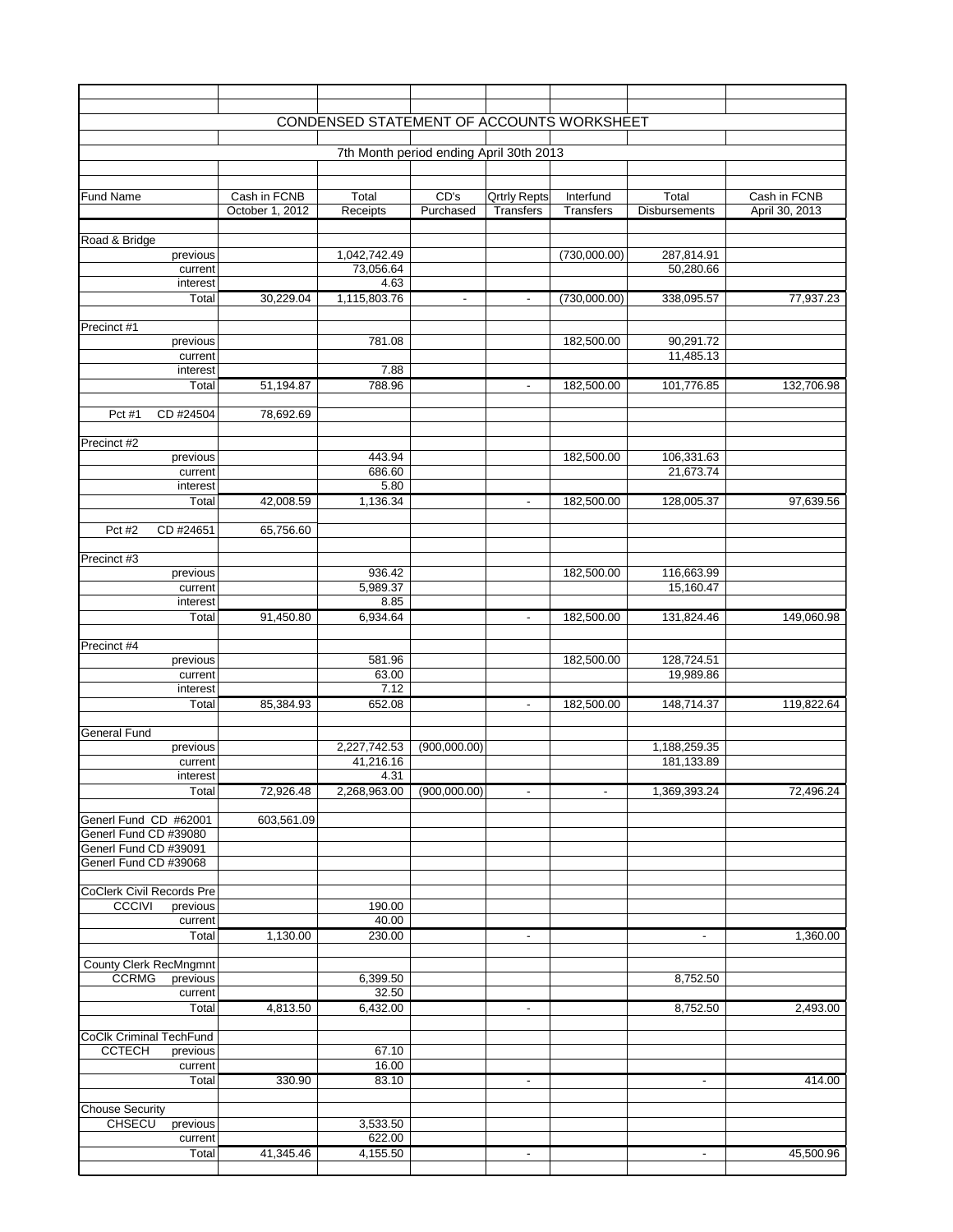| page 2                                          |                 |                |           |                     |                  |                          |                |
|-------------------------------------------------|-----------------|----------------|-----------|---------------------|------------------|--------------------------|----------------|
| <b>Fund Name</b>                                | Cash in FCNB    | Total          | CD's      | <b>Qrtrly Repts</b> | Interfund        | Total                    | Cash in FCNB   |
|                                                 | October 1, 2012 | Receipts       | Purchased | <b>Transfers</b>    | <b>Transfers</b> | <b>Disbursements</b>     | April 30, 2013 |
|                                                 |                 |                |           |                     |                  |                          |                |
| County Atty Fund                                |                 |                |           |                     |                  |                          |                |
| <b>COATTY</b><br>previous                       |                 | 1,795.00       |           |                     |                  | 2,204.74                 |                |
| current                                         |                 | 330.00         |           |                     |                  | 336.84                   |                |
| Total                                           | 12,713.46       | 2,125.00       |           |                     |                  | 2,541.58                 | 12,296.88      |
|                                                 |                 |                |           |                     |                  |                          |                |
| <b>District Clerk Archive Fnd</b>               |                 |                |           |                     |                  |                          |                |
| <b>DCARCH</b><br>previous                       |                 | 322.50         |           |                     |                  |                          |                |
| current                                         |                 | 85.00          |           |                     |                  |                          |                |
| Total                                           | 2,628.10        | 407.50         |           |                     |                  | $\overline{\phantom{a}}$ | 3,035.60       |
|                                                 |                 |                |           |                     |                  |                          |                |
| Dist Clerk Civil Records                        |                 |                |           |                     |                  |                          |                |
| DCCIVI previous                                 |                 | 795.00         |           |                     |                  | 3,104.00                 |                |
| current                                         |                 | 170.00         |           |                     |                  |                          |                |
| Total                                           | 4,730.55        | 965.00         |           |                     |                  | 3,104.00                 | 2,591.55       |
|                                                 |                 |                |           |                     |                  |                          |                |
| District Clerk RecMngmn                         |                 |                |           |                     |                  |                          |                |
| <b>DCRMPF</b><br>previous                       |                 | 447.50         |           |                     |                  |                          |                |
| current                                         |                 | 90.00          |           |                     |                  |                          |                |
| Total                                           | 1,940.26        | 537.50         |           | $\blacksquare$      |                  | $\blacksquare$           | 2,477.76       |
|                                                 |                 |                |           |                     |                  |                          |                |
| <b>District Clerk Criminal Tech</b>             |                 |                |           |                     |                  |                          |                |
| <b>DCTECH</b><br>previous                       |                 | 112.00         |           |                     |                  | $\blacksquare$           |                |
| current                                         |                 |                |           |                     |                  | $\overline{\phantom{a}}$ |                |
| Total                                           | 80.00           | 112.00         |           | $\sim$              |                  | $\sim$                   | 192.00         |
|                                                 |                 |                |           |                     |                  |                          |                |
| Forfeiture & Seizure Fund                       |                 |                |           |                     |                  |                          |                |
| <b>FORSEI</b><br>previous                       |                 |                |           |                     |                  | $\blacksquare$           |                |
| current                                         |                 |                |           |                     |                  | $\blacksquare$           |                |
| Total                                           | 201.75          | $\blacksquare$ |           |                     |                  | $\blacksquare$           | 201.75         |
|                                                 |                 |                |           |                     |                  |                          |                |
| Supplemntl Guardianship                         |                 |                |           |                     |                  |                          |                |
| <b>GUARD</b><br>previous                        |                 | 340.00         |           |                     |                  |                          |                |
| curent                                          |                 | 80.00          |           |                     |                  | $\blacksquare$           |                |
| Total                                           | 1,424.00        | 420.00         |           |                     |                  | $\blacksquare$           | 1,844.00       |
|                                                 |                 |                |           |                     |                  |                          |                |
| <b>Historical Books</b><br><b>HISSOC</b>        |                 |                |           |                     |                  | 476.31                   |                |
| previous<br>curent                              |                 |                |           |                     |                  |                          |                |
| Total                                           | 1,401.55        |                |           |                     |                  | 476.31                   | 925.24         |
|                                                 |                 | $\blacksquare$ |           |                     |                  |                          |                |
| <b>Justice Court Tech</b>                       |                 |                |           |                     |                  |                          |                |
| $\overline{\mathsf{previous}}$<br><b>JUSCOU</b> |                 | 1,470.00       |           |                     |                  | 100.00                   |                |
| current                                         |                 | 1,942.02       |           |                     |                  | 2,516.51                 |                |
| Total                                           | 21,530.63       | 3,412.02       |           |                     |                  | 2,616.51                 | 22,326.14      |
|                                                 |                 |                |           |                     |                  |                          |                |
| Law Enforcement                                 |                 |                |           |                     |                  |                          |                |
| <b>LAWENF</b><br>previous                       |                 |                |           |                     |                  | 144.00                   |                |
| current                                         |                 |                |           |                     |                  |                          |                |
| Total                                           | 435.58          | $\blacksquare$ |           |                     |                  | 144.00                   | 291.58         |
|                                                 |                 |                |           |                     |                  |                          |                |
| PreservatnVitalStat                             |                 |                |           |                     |                  |                          |                |
| <b>PVS</b><br>previous                          |                 | 264.00         |           |                     |                  | 2,022.84                 |                |
| current                                         |                 | 86.00          |           |                     |                  |                          |                |
| Total                                           | 4,142.80        | 350.00         |           |                     |                  | 2,022.84                 | 2,469.96       |
|                                                 |                 |                |           |                     |                  |                          |                |
| Records Mngmnt                                  |                 |                |           |                     |                  |                          |                |
| <b>RECMNG</b><br>previous                       |                 | 980.00         |           |                     |                  |                          |                |
| current                                         |                 | 232.50         |           |                     |                  | 2,870.02                 |                |
| Total                                           | 6,135.44        | 1,212.50       |           | ٠                   |                  | 2,870.02                 | 4,477.92       |
| RecMngCD #24156                                 | 17,378.26       |                |           |                     |                  |                          |                |
|                                                 |                 |                |           |                     |                  |                          |                |